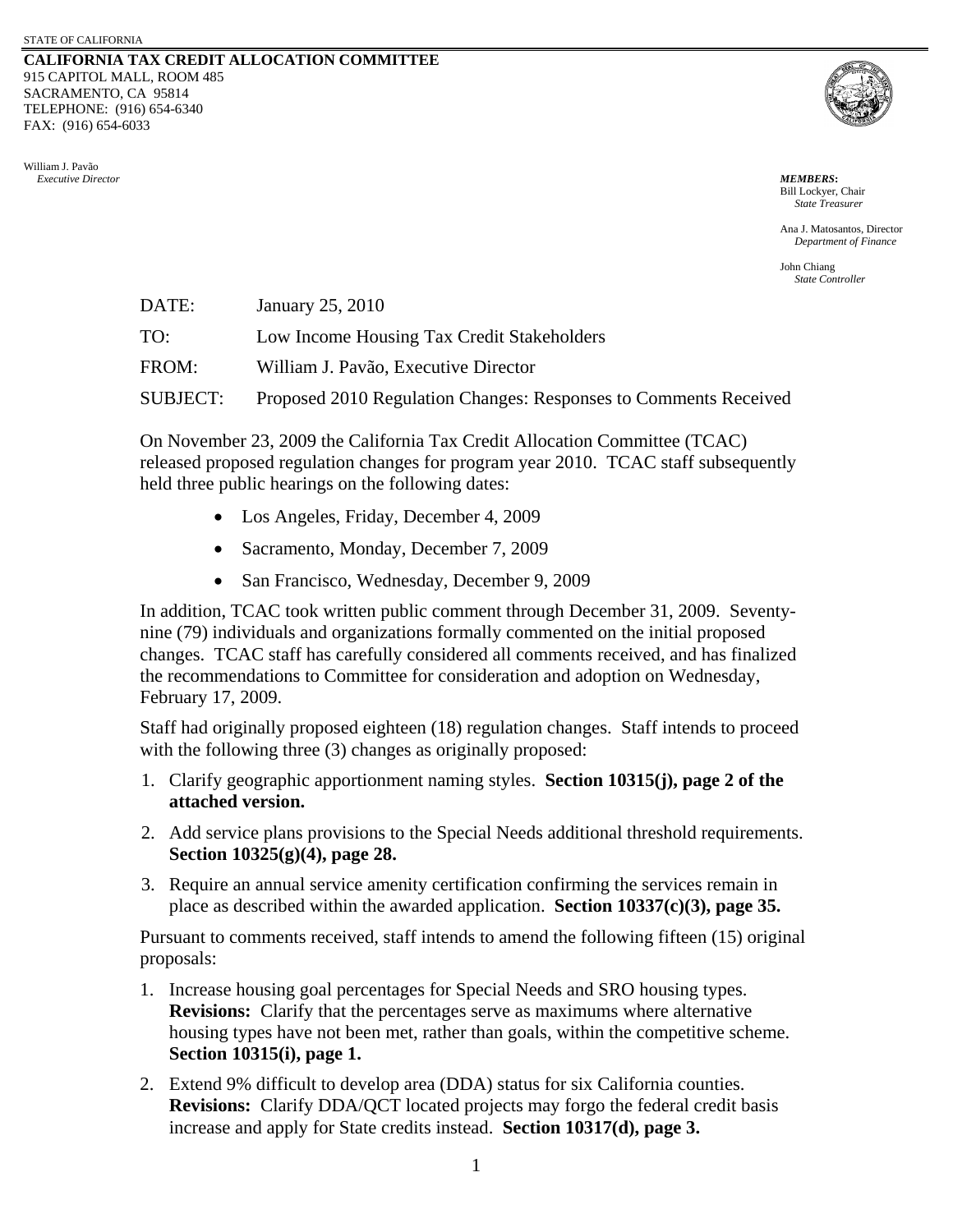- 3. Require placed-in-service (PIS) packages, with service amenity information added, within six months of project completion. **Revisions:** Delete the proposed six-month PIS submittal deadline. **Section 10322(i)(2), page 4.**
- 4. Starting in the second round of 2010, limit a sponsor's credit ceiling (9%) applications to no more than four (4) per round, and no more than two (2) per setaside or geographic apportionment. **Revisions:** Propose no application limit, but rather an overall four-award limit per round regardless of set-aside or geographic region. **Section 10325(c), page 6.**
- 5. Clarify that competitive transit buses are to be publicly operated, not private systems. Also, permit aggregation of transit lines. **Revisions:** Permit scoring private lines provided free of charge with relevant headways and distances. New language also clarifies process for aggregating multiple lines for scoring purposes. **Section 10325(c)(5)(A)1., page 8.**
- 6. Clarify, by establishing minimum square footages, the term "full scale grocery store/supermarket." Also add, and establish a minimum square footage for, the term "neighborhood market," and delete the term "convenience market." In addition, provide points for nearby a farmers' market.Finally, increase distances for lesser points. **Revisions:** Continue proposed new terms, but add one point each to full scale grocery and neighborhood market scoring. New language also clarifies neighborhood market and farmers' market standards. **Section 10325(c)(5)(A)4., page 10.**
- 7. Recognize public schools under construction at application as "in place" with evidence that they will be complete before the residential project. **Revisions:**  Explicitly clarifies that the public school must be under construction at the time of application. **Section 10325(c)(5)(A)5., page 12.**
- 8. Establish free high speed internet as a two (2) point option under site amenity scoring. **Revisions:** Specify 768 kilobyte per second systems and accept will-serve letters rather than contracts with service providers. **Section 10325(c)(5)(A)10., page 13.**
- 9. Establish new scoring standards for service amenity scoring. **Revisions:** Use full time equivalent staffing measures; make each of the options mutually exclusive for scoring; increase the resident to staff ratios; lower the minimum hours standards; and permit double-scoring for doubly intensive adult education or health and wellness services. **Section 10325(c)(5)(B)., page 14.**
- 10. Require documentation of rent subsidies if more than half of a proposed project's units are targeted at 45% of AMI or less. Also, amend the lowest scoring income table to account for larger percentages of lower income units, and reduce the amount of points available for 50% AMI units. **Revisions:** Delete the subsidy documentation requirement for 45% AMI projects, and clarify the rural-only scoring opportunities on the income targeting chart. **Section 10325(c)(7)(A), page 22.**
- 11. Amend the final tiebreaker to combine the ratios of (a) requested unadjusted eligible basis to total development costs, and (b) committed permanent public funding to total development costs. Eliminate the exceptions of land costs and developer fee in the total development cost figure. **Revisions**: Cross-reference public funds leverage